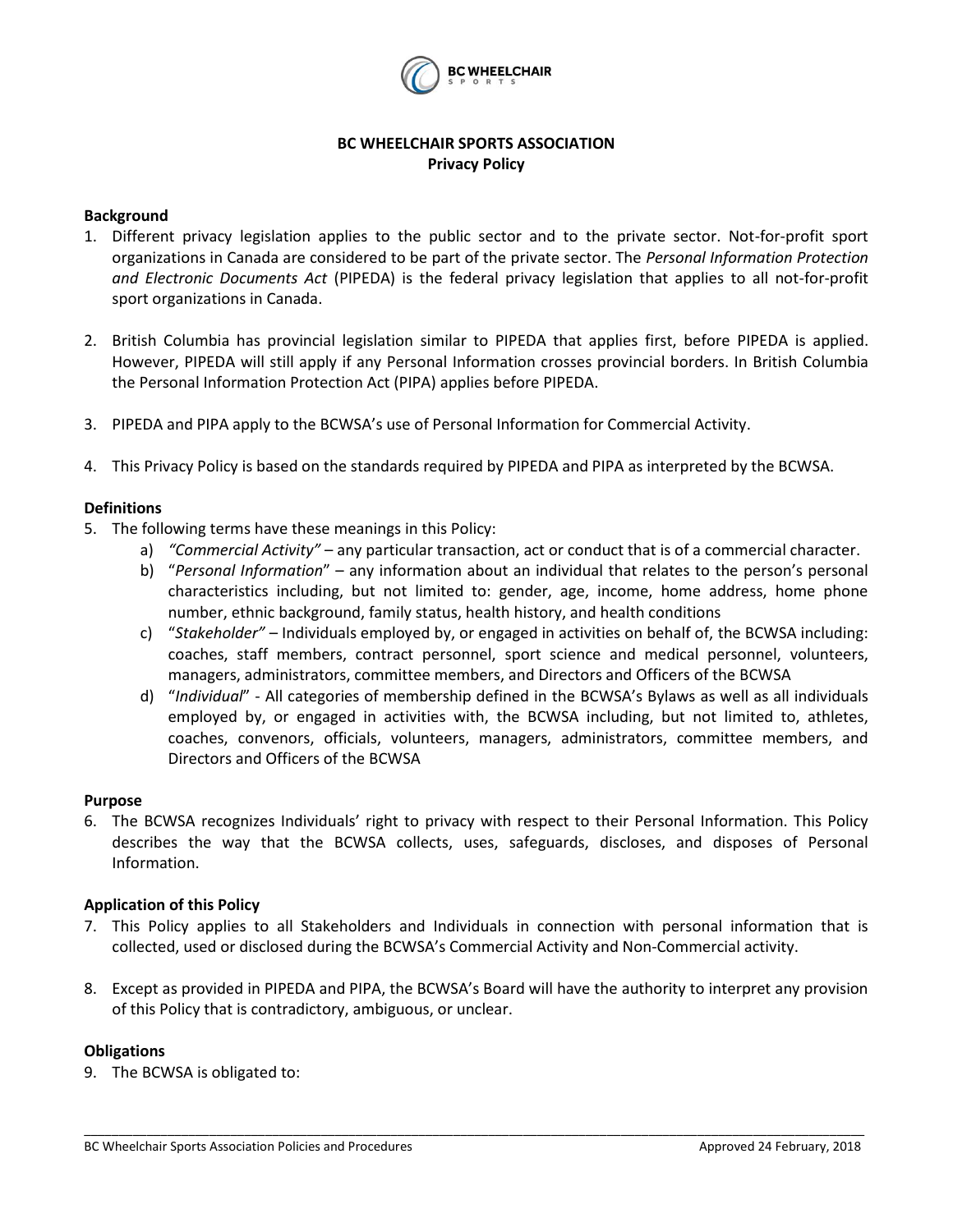

- a) Follow and abide by PIPEDA and PIPA in all matters involving the collection, use, and disclosure of Personal Information during the BCWSA's Commercial Activity; and
- b) Always disclose what Personal Information is being collected from Individuals and for what purpose the Personal Information is being collected. The BCWSA will not require the collection of any Personal Information if the purpose for its collection is not identified.
- 10. In addition to fulfilling the legal obligations required by PIPEDA and PIPA, the BCWSA's Stakeholders will not:
	- a) Publish, communicate, divulge, or disclose to any unauthorized person, firm, corporation, or third party any Personal Information without the express written consent of the Individual
	- b) Knowingly place themselves in a position where they are under obligation to any organization to disclose Personal Information
	- c) In the performance of their official duties, disclose Personal Information to family members, friends, colleagues, or organizations in which their family members, friends, or colleagues have an interest
	- d) Derive personal benefit from Personal Information that they have acquired during the course of fulfilling their duties with the BCWSA
	- e) Accept any gift or favour that could be construed as being given in anticipation of, or in recognition for, the disclosure of Personal Information

# **Accountability**

11. The BCWSA's Privacy Officer is responsible for the implementation of this policy and monitoring information collection and data security, and ensuring that all staff receives appropriate training on privacy issues and their responsibilities. The BCWSA's Privacy Officer also handles personal information access requests and complaints. The BCWSA's Privacy Officer may be contacted at the following address:

> Gail Hamamoto, Executive Director c/o BC Wheelchair Sports Association 780 SW Marine Drive Vancouver, BC VYP 5Y7

- 12. Duties The Privacy Officer will:
	- a) Implement procedures to protect personal information
	- b) Establish procedures to receive and respond to complaints and inquiries
	- c) Record all persons having access to personal information
	- d) Ensure any third party providers abide by this Policy
	- e) Train and communicate to staff information about the BCWSA's privacy policies and practices.

# **Information Collection Purposes**

13. The BCWSA may collect Personal Information from Individuals and prospective Individuals for purposes that may include any of the following:

# *Non-Commercial Activity*

# *Communications*

- a) Sending communications in the form of e-news or a newsletter with content related to the BCWSA's programs, events, fundraising, activities, discipline, appeals, and other pertinent information
- b) Publishing articles, media relations and postings on the BCWSA's website, displays or posters

- c) Award nominations, biographies, and media relations
- d) Communication within and between Stakeholders and Individuals
- e) Discipline results and long term suspension list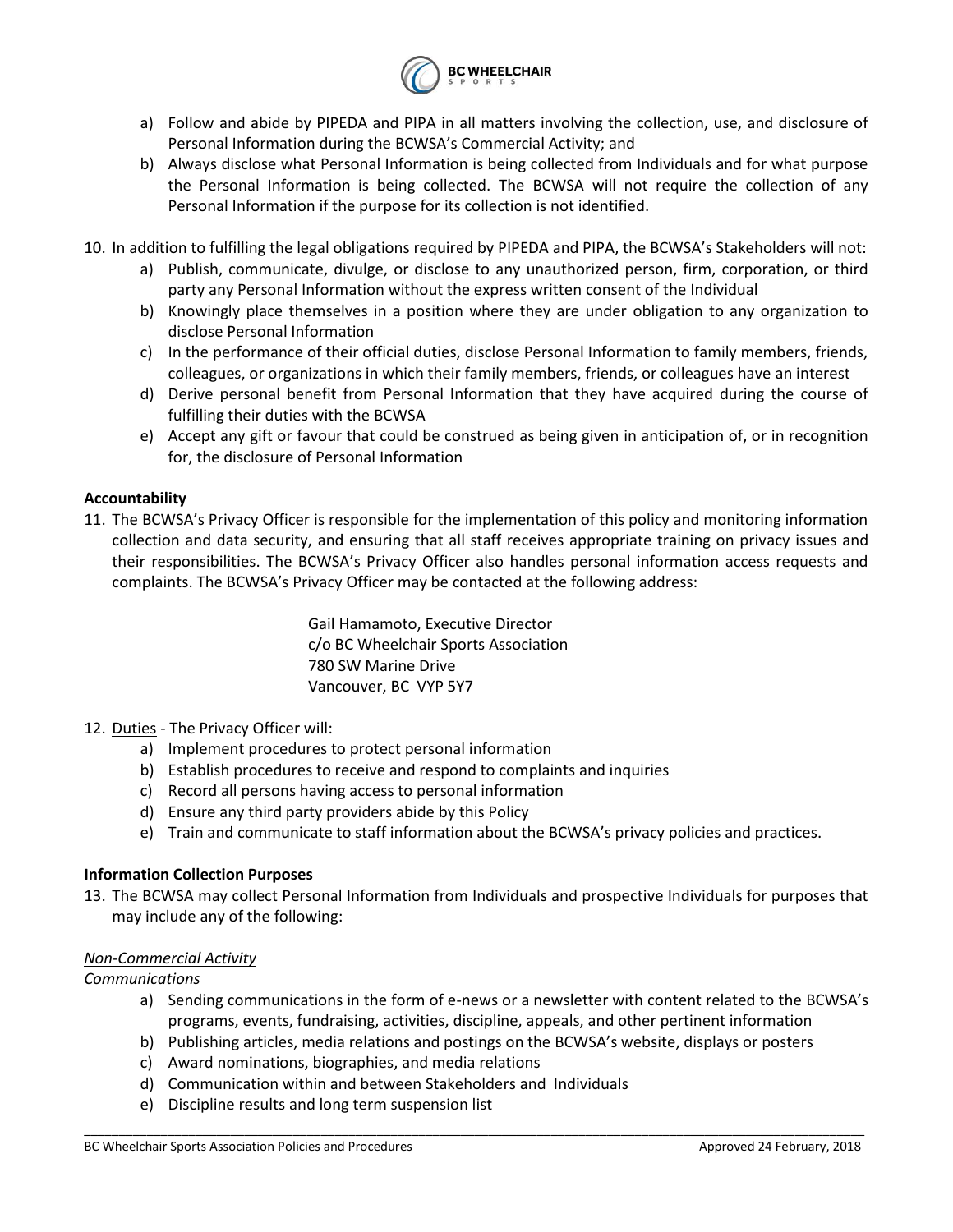

f) Checking residency status

# *Identification*

- a) Informing governing bodies (e.g., Provincial Sport Organizations (PSOs), National Sport Organizations (NSOs)) of Individuals' registration and/or participation with the BCWSA
- b) Informing government funders the number and demographic profile of registered Individuals

# *Registration, Database Entry and Monitoring*

- a) Registration of programs, events and activities
- b) Database entry at the Coaching Association of Canada and to determine level of coaching certification, coaching qualifications, and coach selection.
- c) Database entry to determine level of officiating certification and qualifications
- d) Determination of eligibility, age group and appropriate level of play/competition
- e) Athlete Registration, outfitting uniforms, and various components of athlete and team selection
- f) Technical monitoring, officials training, educational purposes, sport promotion, and media publications

### *General*

- a) Travel arrangement and administration
- b) Implementation of the BCWSA's screening program
- c) Medical emergency, emergency contacts or reports relating to medical or emergency issues
- d) Determination of membership demographics and program wants and needs
- e) Managing insurance claims and insurance investigations
- f) Video recording and photography for personal use, and not commercial gain, by spectators, parents and friends
- g) Payroll, honorariums, company insurance and health plans
- h) Any and all complaints and inquiries

# *Commercial Activity*

# *Sales, Promotions and Merchandising*

- a) Purchasing equipment, coaching manuals, resources and other products
- b) Promotion and sale of merchandise
- c) Video recording and photography for promotional use, marketing and advertising by the BCWSA
- 14. The BCWSA recognizes that some Individuals may, from time to time, be under a 'no information order'. If the BCWSA collects Personal Information from these Individuals, it will respect the 'no information order' as it pertains to the use and disclosure of that Personal Information.
- 15. The BCWSA's Stakeholders may collect Personal Information from Individuals and prospective Individuals for other purposes, provided that documented consent specifying the use of the Personal Information is obtained from the Individuals or prospective Individuals.

# **Consent**

16. By providing Personal Information to the BCWSA, Individuals are implying their consent to the use of that Personal Information for the purposes identified in the **Information Collection Purposes** section of this Policy.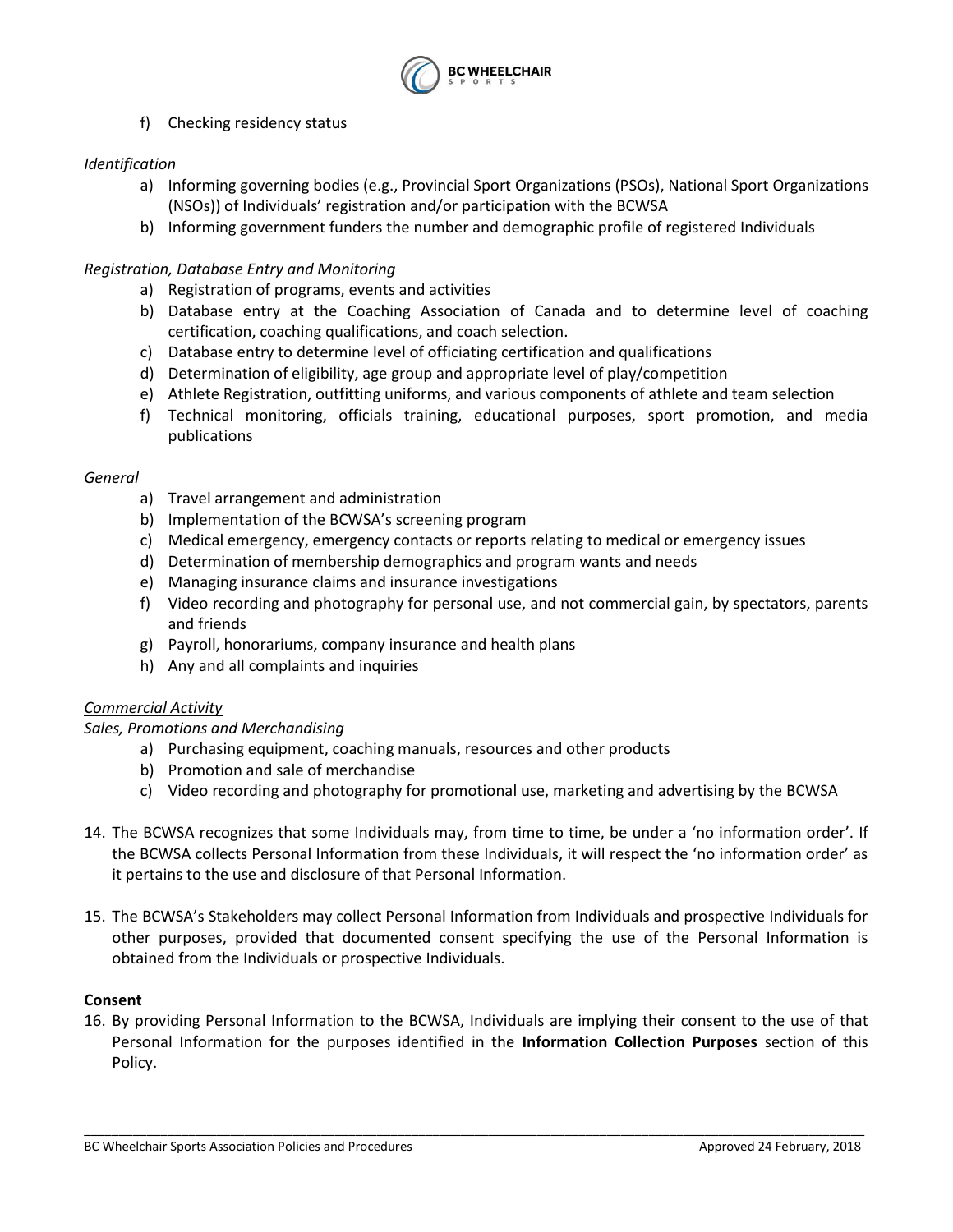

- 17. At the time of the collection of Personal Information and prior to the use or disclosure of the Personal Information, the BCWSA will obtain consent from Individuals by lawful means, in a manner similar to the form in **Appendix A**. The BCWSA may collect Personal Information without consent when it is reasonable to do so and permitted by law.
- 18. In determining whether to obtain written or implied consent, the BCWSA will take into account the sensitivity of the Personal Information, as well the Individuals' reasonable expectations. Individuals may consent to the collection and specified use of Personal Information in the following ways:
	- a) Completing and/or signing an application or registration form (see **Appendix A**)
	- b) Checking a check box, or selecting an option (such as 'Yes' or 'I agree')
	- c) Providing written consent either physically or electronically
	- d) Consenting orally in person
	- e) Consenting orally over the phone
- 19. The BCWSA will not, as a condition of providing a product or service, require Individuals to consent to the use, collection, or disclosure of Personal Information beyond what is required to fulfill the specified purpose of the product or service.
- 20. An Individual may withdraw consent orally or in writing, at any time, subject to legal or contractual restrictions. The BCWSA will inform the Individual of the implications of withdrawing consent.
- 21. The BCWSA will not obtain consent from Individuals who are minors, seriously ill, or mentally incapacitated. Consent from these individuals will be obtained from a parent, legal guardian, or a person having power of attorney.
- 22. The BCWSA is not required to obtain consent for the collection of Personal Information, and may use Personal Information without the Individual's knowledge or consent, only if:
	- a) It is clearly in the Individual's interests and the opportunity for obtaining consent is not available in a timely way
	- b) Knowledge and consent would compromise the availability or accuracy of the Personal Information and collection is required to investigate a breach of an agreement or a contravention of a federal or provincial law
	- c) An emergency threatens an Individual's life, health, or security
	- d) The information is publicly available as specified in PIPEDA and PIPA
- 23. The BCWSA is also not required to obtain consent for the collection of Personal Information if the information is for journalistic, artistic, or literary purposes.
- 24. The BCWSA may disclose Personal Information without the Individual's knowledge or consent only:
	- a) To a lawyer representing the BCWSA
	- b) To collect a debt that the Individual owes to the BCWSA
	- c) To comply legal proceedings of any sort
	- d) To comply with government regulations
	- e) To an investigative body for purposes related to the investigation of a breach of an agreement or a contravention of a federal or provincial law
	- f) In an emergency threatening an Individual's life, health, or security (the BCWSA will inform the Individual of the disclosure)

\_\_\_\_\_\_\_\_\_\_\_\_\_\_\_\_\_\_\_\_\_\_\_\_\_\_\_\_\_\_\_\_\_\_\_\_\_\_\_\_\_\_\_\_\_\_\_\_\_\_\_\_\_\_\_\_\_\_\_\_\_\_\_\_\_\_\_\_\_\_\_\_\_\_\_\_\_\_\_\_\_\_\_\_\_\_\_\_\_\_\_\_\_\_\_\_\_\_\_\_\_\_\_\_\_\_\_\_\_\_\_\_

g) To an archival institution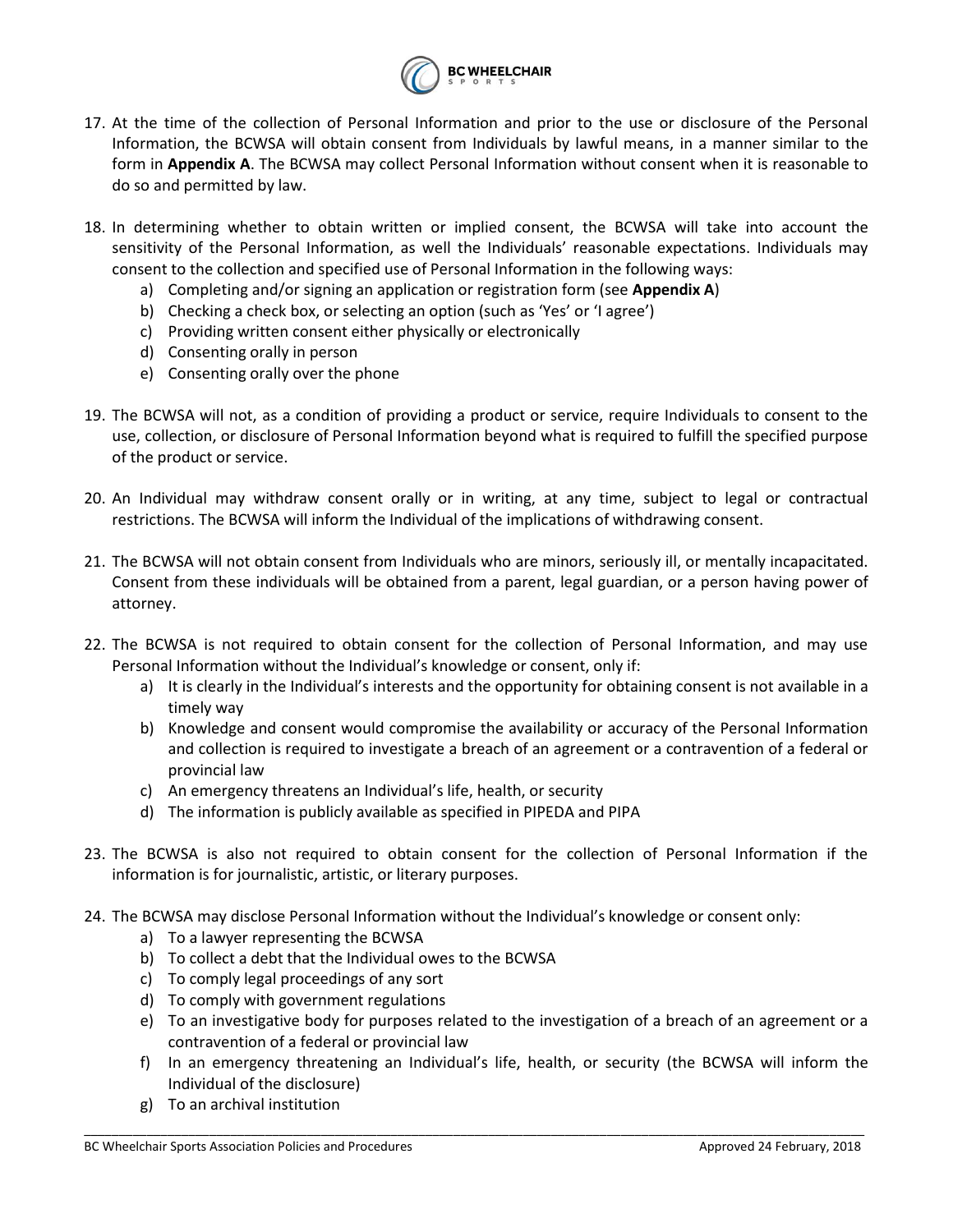

- h) 20 years after the individual's death or 100 years after the record was created
- i) If it is publicly available as specified in PIPEDA and PIPA

### **Accuracy, Retention, and Openness**

- 25. To minimize the possibility that inappropriate Personal Information may be used to make a decision about a Member, Personal Information will be accurate, complete, and as up-to-date as is necessary for the purposes for which it will be used.
- 26. Personal Information will be retained as long as reasonably necessary to enable participation in the BCWSA programs, events, and activities, and in order to maintain historical records as may be required by law or by governing organizations.
- 27. Personal Information will be protected against loss or theft, unauthorized access, disclosure, copying, use, or modification by security safeguards appropriate to the sensitivity of the Personal Information.
- 28. The BCWSA will make the following information available to Individuals:
	- a) This *Privacy Policy*
	- b) Any additional documentation that further explains the BCWSA's *Privacy Policy*
	- c) The name or title, and the address, of the person who is accountable for the BCWSA's *Privacy Policy*
	- d) The means of gaining access to Personal Information held by the BCWSA
	- e) A description of the type of Personal Information held by the BCWSA, including a general account of its use
	- f) Identification of any third parties to which Personal Information is made available

#### **Access**

- 29. Upon written request, and with assistance from the BCWSA after confirming the Individual's identity, Individuals may be informed of the existence, use, and disclosure of their Personal Information and will be given access to that Personal Information. Individuals are also entitled to be informed of the source of the Personal Information, and provided with an account of third parties to which the Personal Information has been disclosed.
- 30. Unless there are reasonable grounds to extend the time limit, requested Personal Information will be disclosed to the Individual, at no cost to the Individual, within thirty (30) days of receipt of the written request.
- 31. Individuals may be denied access to their Personal Information if the information:
	- a) Is prohibitively costly to provide
	- b) Contains references to other individuals
	- c) Cannot be disclosed for legal, security, or commercial proprietary purposes
	- d) Is subject to solicitor-client privilege or litigation privilege
- 32. If the BCWSA refuses a request for Personal Information, it shall inform the Individual the reasons for the refusal.

\_\_\_\_\_\_\_\_\_\_\_\_\_\_\_\_\_\_\_\_\_\_\_\_\_\_\_\_\_\_\_\_\_\_\_\_\_\_\_\_\_\_\_\_\_\_\_\_\_\_\_\_\_\_\_\_\_\_\_\_\_\_\_\_\_\_\_\_\_\_\_\_\_\_\_\_\_\_\_\_\_\_\_\_\_\_\_\_\_\_\_\_\_\_\_\_\_\_\_\_\_\_\_\_\_\_\_\_\_\_\_\_

#### **Compliance Challenges**

- 33. Individuals are able to challenge the BCWSA for its compliance with this Policy.
- 34. Upon receipt of a complaint, the BCWSA will: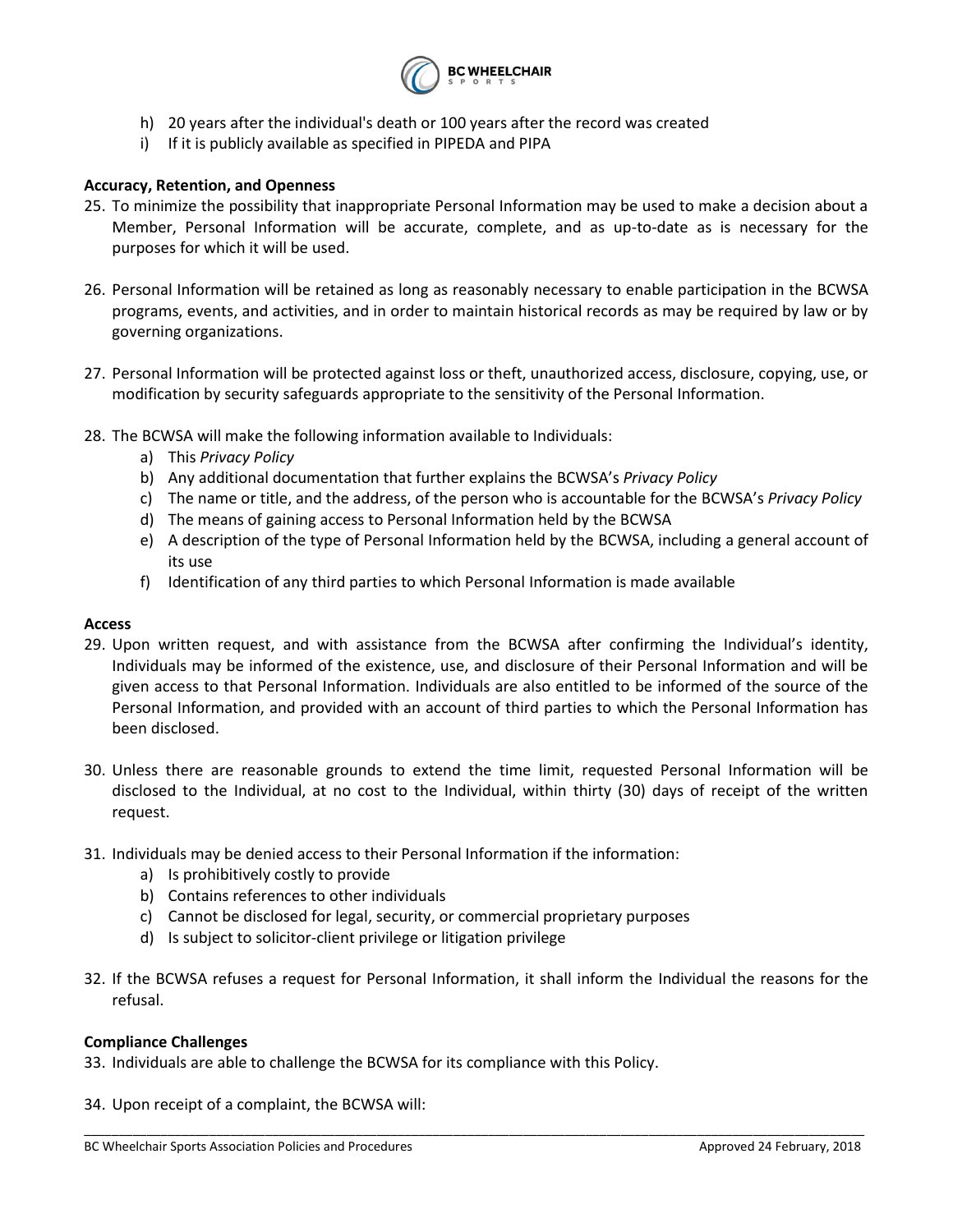

- a) Record the date the complaint is received
- b) Notify the Privacy Officer who will serve in a neutral, unbiased capacity to resolve the complaint;
- c) Acknowledge receipt of the complaint by way of telephone conversation and clarify the nature of the complaint within seven (7) days of receipt of the complaint
- d) Appoint an investigator using the BCWSA's personnel or an independent investigator, who will have the skills necessary to conduct a fair and impartial investigation and will have unfettered access to all file and personnel
- e) Upon completion of the investigation and within thirty (30) days of receipt of the complaint, the investigator will submit a written report to the BCWSA
- f) Notify the complainant the outcome of the investigation and any relevant steps taken to rectify the complaint, including any amendments to policies and procedures
- 35. The BCWSA will not dismiss, suspend, demote, discipline, harass, or otherwise disadvantage any BCWSA Individual or Stakeholder who:

- a) Challenges the BCWSA for its compliance with this Policy
- b) Refuses to contravene this Policy or PIPEDA and PIPA
- c) Takes precautions not to contravene this Policy or PIPEDA and PIPA; even though said precautions may be in opposition to the regular duties performed by the Individual